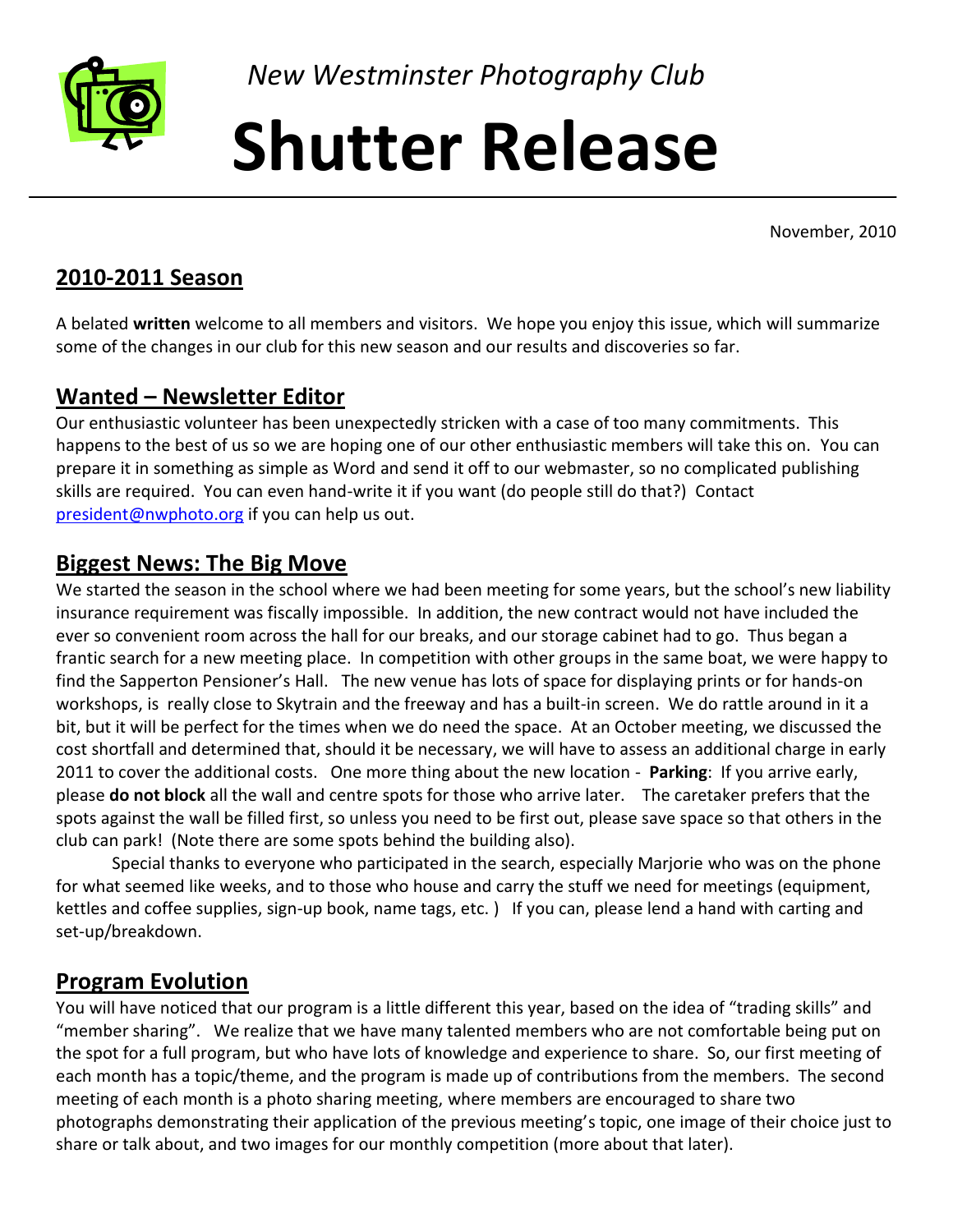So far, skills topics have been:

September Simplicity October Depth of Field November Lines, curves, frames, "rule of thirds"

As we refresh our knowledge and practice these skills, we should look for them in every photograph we view or produce . . . sort of a building block effect. We have different ones coming up though… such as "black and white".

# **Outings**

Our Outings Director, Justin, is back from his most recent motorcycle tour of Europe and has some great outings lined up. We have outings like no other club, all interesting, fun, challenging and sometimes "out there", which may likely introduce you to some types of photography you may not usually do. Contact Justin at [outings@nwphoto.org](mailto:outings@nwphoto.org) or cell 778-891-4774.

Remember, after any outing, you can upload your photos to the website yourself. Just **log in** to the website, go to Activities, select Past Outings and click on the little camera icon you will see there. Remember to resize your images. You will be prompted with some instructions and you can add a comment to any image if you like.

# **Club Competitions: in-club and on-line**

We have a **new, monthly** in-club competition this season, alternating prints and digital images. You may enter **two** images at the second meeting of each month. If it is a digital image month, send your images to [photos@nwphoto.org](mailto:photos@nwphoto.org) **no later** than the Monday before the meeting. If it is a print competition month, you may bring your prints to the meeting. Please **put your name and title** on the back of the prints. The in-club competition will be scored by three of our more experienced photo evaluators and the results will be accumulated until the end of the season, where there will be awards for the top aggregate scores. Participation is as important as scores!

Our other monthly competition is our **website Theme** competition. You participate through the club's website (again, you must be logged in). There are usually two themes running concurrently, one ending in the current month and one in the following month. You may upload three entries for each theme. The theme entry period is approximately six weeks. Once the themes close for entries, they open for a week in a **voting phase**. Each member (logged in) may select their 1<sup>st</sup>, 2<sup>nd</sup> and 3<sup>rd</sup> place choice. The image with the highest score is displayed on the club home page and theme page until the next theme's closing date, and all  $1^{st}$ ,  $2^{nd}$ and 3<sup>rd</sup> place winners get awesome **virtual ribbons** next to their profile. How cool is that? Any time the theme is in its open or voting phase you may **comment** on any member's image (as many times as you like). Until the theme closes, you will only be able to view comments on your own image. Comments are closed after the voting phase ends, but can then be read by any visitor to the website, logged in or not.

#### **Competition Results?**

How did you score? The Theme results can also be found on the website under Activities/Themes. (Select any **completed** theme.) At the meeting following the closing of a theme, we also present a short program showing the top 10. (Thanks to Derek who adds this little job to his already overflowing plate).

Monthly in-club digital and print results will be announced at the meeting, if time allows, at the following meeting, and published in the newsletter. (Yes, they're in this issue).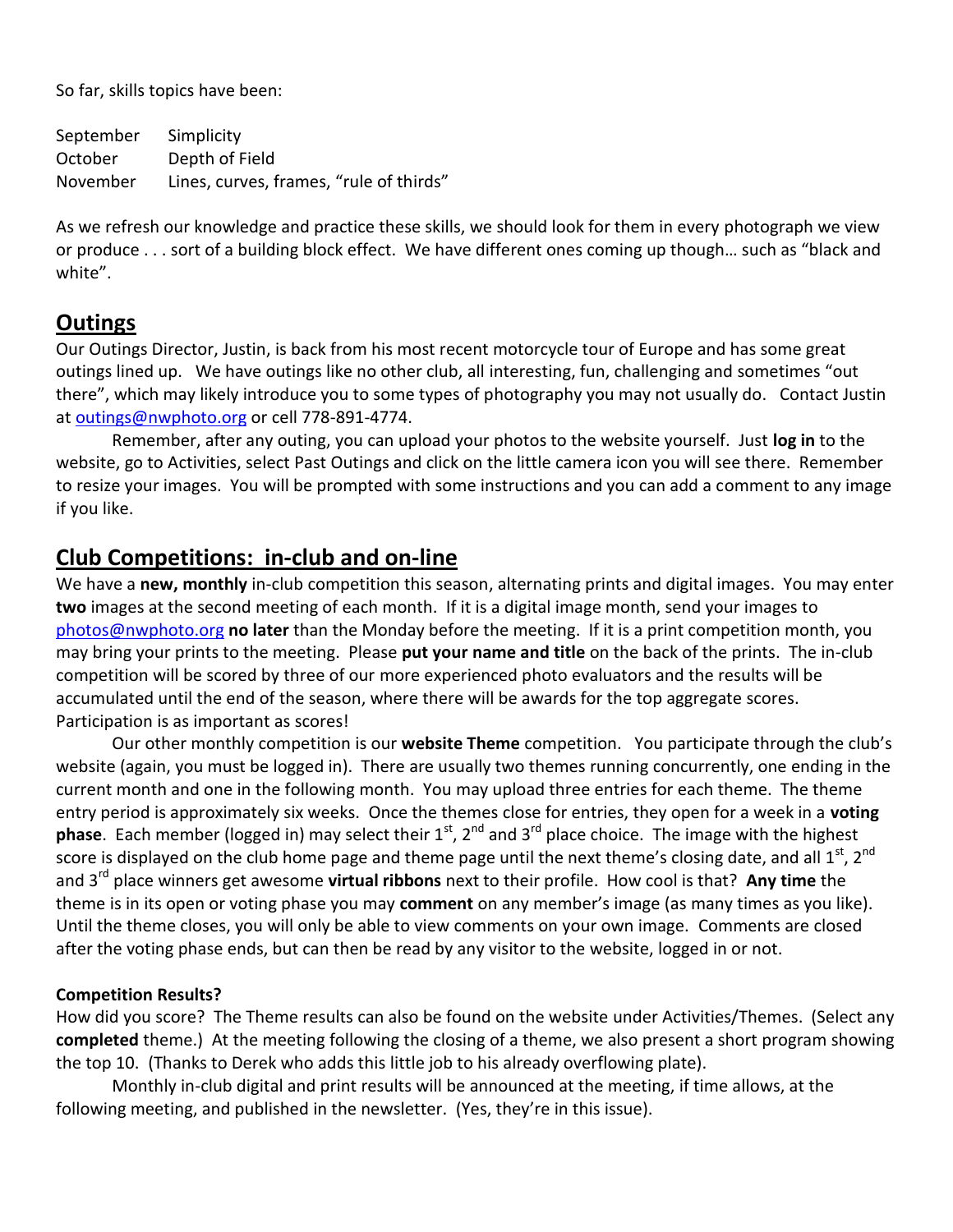# **It's Complicated**

Not really… it just sometimes seems that way, like learning anything new. Each month you need images for the monthly skills topic (such as depth of field), the member sharing, the digital or print competition (all "open" topics, ie no assigned theme) and keep an eye out for photos matching the on-line theme. But the whole point of being a photographer is to take photos!

If you are getting confused, check the club website or contact [themes@nwphoto.org](mailto:themes@nwphoto.org) (for themes), [webmaster@nwphoto.org](mailto:webmaster@nwphoto.org) (for any problems in submitting your images) or [program@nwphoto.org](mailto:program@nwphoto.org) (for questions relating to the photo skills topics.) Don't confuse the two website **theme** topics with the club's monthly **skills** topics!

#### **www.nwphoto.org**

It's a modern world, and most of our club's activities are recorded on our website, including:

Program and Outing details and dates Executive contacts Member information (as much as they choose to share) News, newsletters, announcements, notices Theme competition (current and past) Outings (upcoming and past – with descriptions and photos) Articles and presentations **Member galleries** (you can have as many as you like) . . . and more . . .

New members will have to do the "set password" thing to log on. If you go to Resources, then Articles, there are directions at the bottom of the page.

Members are also encouraged to fill out their **bio** so we can all get to know you a little better. A picture is great too (unless you're hiding from the law or otherwise opposed… we understand) And, if you have a strong interest in something, even if it's obscure, list it on your bio and you may find someone with like interests… Or, perhaps you will find like interested members in our . . . wait for it: . . .

# **Focus Groups!**

This is where, if you have an interest in a particular topic, you can reach all the other members who have a similar interest, and arrange to get out and shoot. Right now we have Focus Groups on Night Photography, Architecture, Nature, Macro and Digital "slideshows" (more about them later). These groups are intended to be **informal.** All you do is send one email saying where and when you are thinking of going to take pictures, ("I'm going to head to x at x:00 today; anyone want to come?") and all members of your group will be notified. So whether it's for an hour downtown or a day-long hike, you might find some company. On the **website**, look under Activities, then Focus Groups.

# **WCAG**

Sharing members as a Focus Group, but a club in its own right, the West Coast Animatography Group includes members from many different lower mainland clubs who enjoy putting shows together. With monthly themes, "tech tips" and discussion periods, this group is inspirational for those who like to put their photos into motion. Check them out at [http://animatography.photoclans.net](http://animatography.photoclans.net/) (also linked on the club website in the Focus Groups section).